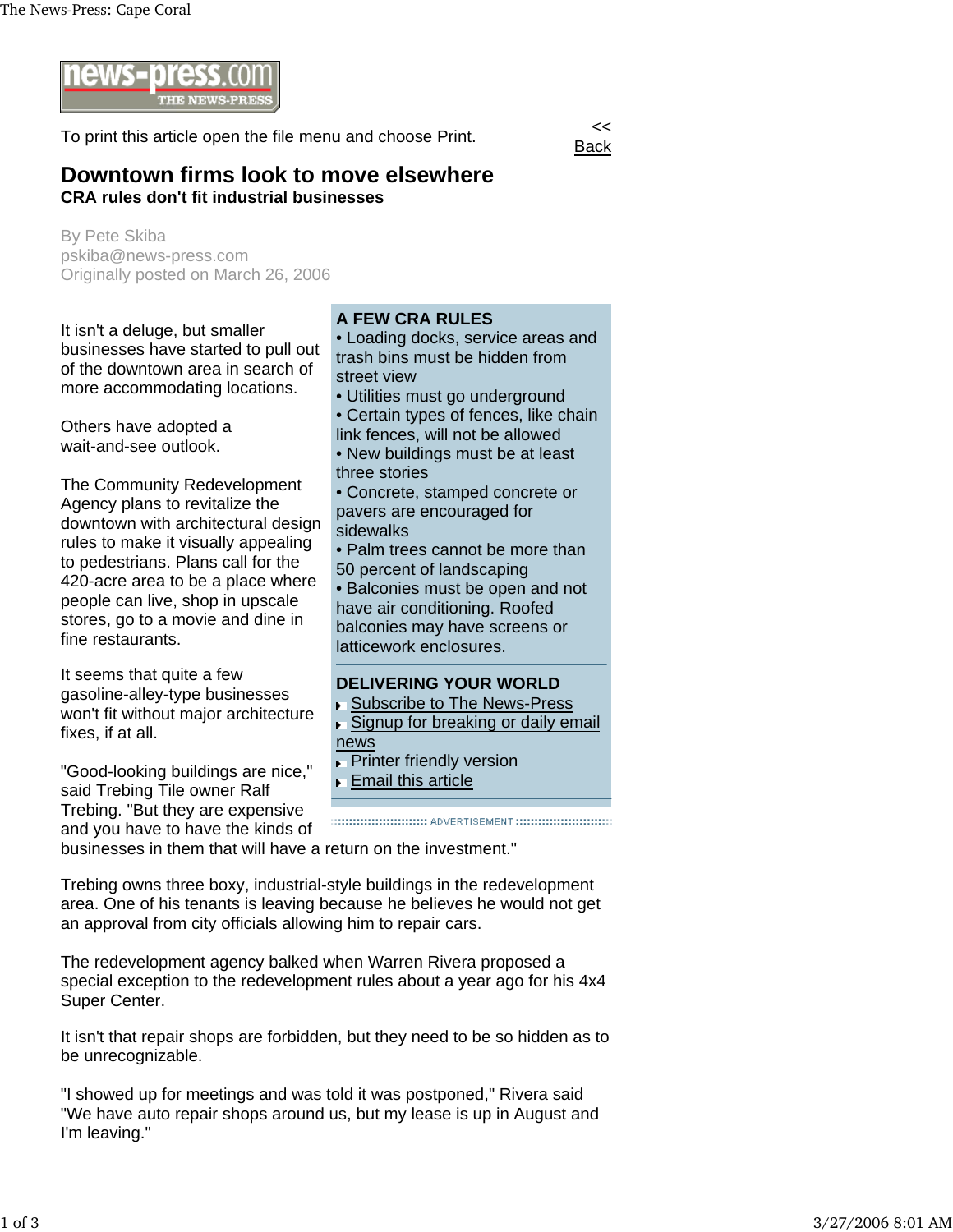Rivera's business sits in the redevelopment's northern area that runs north along Del Prado Boulevard from Cape Coral Parkway to Southeast 44th Terrace. The major section of the area stretches along both sides of Cape Coral Parkway from Southwest Second Court to the Cape Coral Bridge.

The three-year-old, Southeast 16th Place business is in one of Trebing's boxes with an industrial-looking chain-link fence that has white slats through the spaces in the fence.

Its garage doors open on an alley separating it from at least three automotive repair businesses that have been in the neighborhood long enough to have their operations allowed, or "grandfathered" in, under the current rules for development.

Rivera's business already has vehicle lifts that were put in against the rules, said Chris DeManche, city planner. The business needs the special exception to the rules that Rivera applied for to repair vehicles.

The business now sells and installs accessories such as side steps that act like old fashioned running boards, grill guards and trailer hitches on sport utility vehicles and pickups in the redevelopment area.

The redevelopment board and the city's Planning & Zoning Commission passed the buck back and forth enough so that Rivera decided he was getting nowhere.

At the redevelopment board's meeting Tuesday, the board voted to advise planning and zoning commissioners to postpone Rivera's request. Again.

It had been postponed twice before by the commissioners and twice by the redevelopment agency board.

The vote came after board members wrestled with ways they could get Rivera's request to match the rules for the redevelopment area. Stuccoed cement walls to hide any cars waiting for repair from street view and other beautification measures were considered.

Rivera's request remains scheduled to be heard by the commissioners April 5.

Rivera joins Cape Scooter and Mower owner Jeff Free in moving out. Free moved his shop to 939 Country Club Blvd. after he got the impression his type of lawn mower sales and repair business wasn't wanted in the evolving downtown.

"It is about time we put our foot down," said board member Jason Tramonte. "It is about time we weeded these businesses (businesses needing exceptions to the rules) out."

Tramonte plans to move his architect business into Orchid Commons at 4356 S.E. 16th Place. He designed the building with its condominiums above stores and offices to the look the redevelopment area's board wishes to encourage. It is stuccoed concrete block in a Mediterranean-village style.

Orchid Commons is the first mixed-use project for the downtown. Other more complicated projects could change the face of the downtown into a